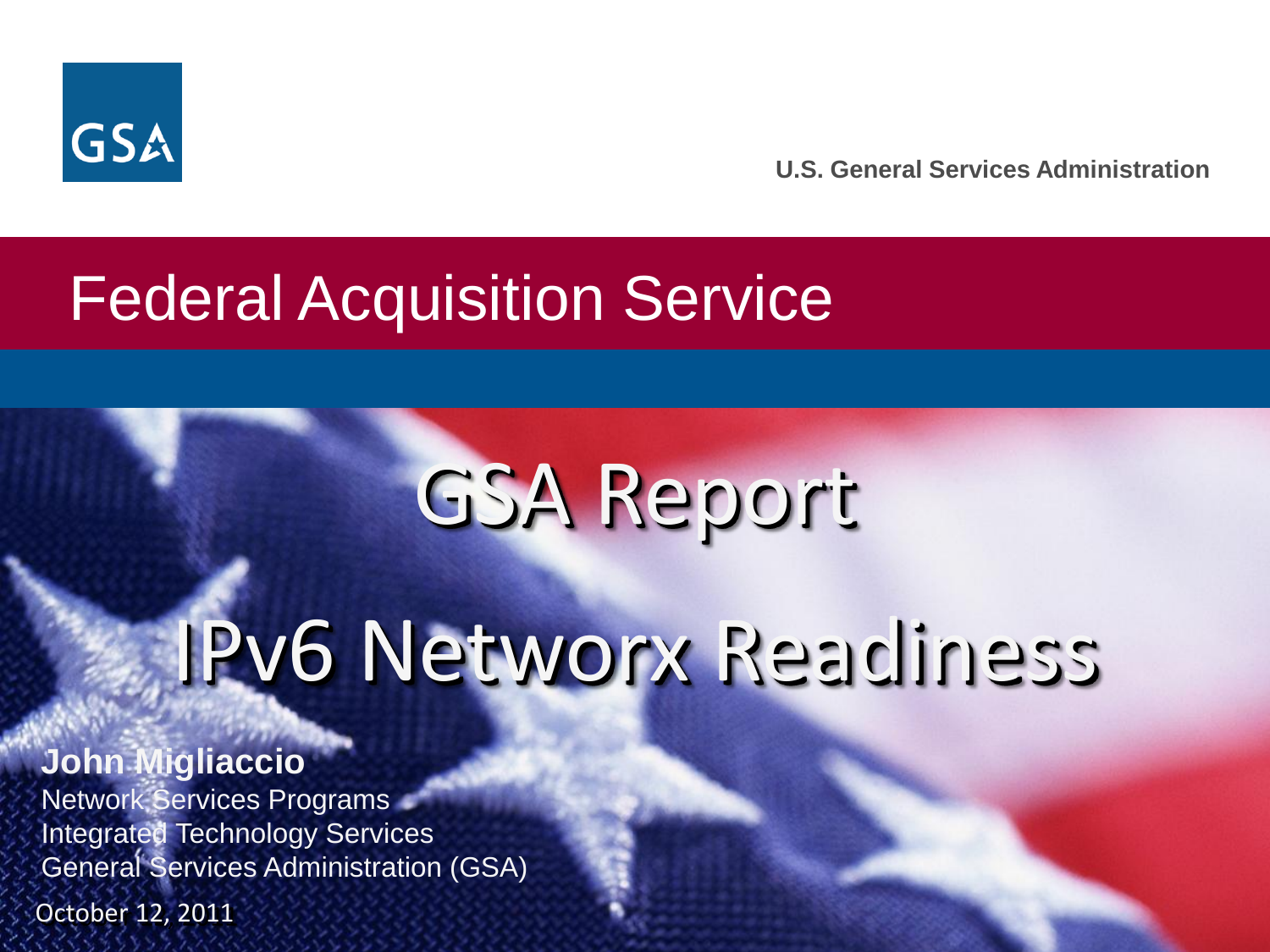



## **Networx Contractors IPv6 Readiness**

#### Federal Acquisition Service

| <b>Networx</b><br><b>Contractor</b> | <b>Public</b><br><b>Facing</b><br><b>Servers</b><br>Sept 30    | <b>Enterprise</b><br><b>Networks</b><br>Sept 30                 | <b>MTIPS</b><br>IPv6<br><b>Support</b>       | IPv6<br><b>Peering</b>    | <b>Investment</b><br>on IPv6               | <b>IPv6 World</b><br><b>Day</b> |
|-------------------------------------|----------------------------------------------------------------|-----------------------------------------------------------------|----------------------------------------------|---------------------------|--------------------------------------------|---------------------------------|
|                                     | 2012                                                           | 2014                                                            |                                              |                           |                                            |                                 |
| AT&T                                | <b>Dual Stack</b><br>since 3/2010                              | <b>Dual Stack</b><br><b>NBIP-VPNS</b><br><b>Since</b><br>1Q2009 | <b>Dual Stack</b><br>target date<br>Dec 2011 | <b>Yes and</b><br>growing | <b>Substantial</b><br>comparable<br>to Y2K | Participated                    |
|                                     | <b>Native IPv6</b><br><b>Ethernet</b><br>ports<br>12/2012      | <b>Native IPv6</b><br>2Q2013                                    |                                              |                           |                                            |                                 |
| Level 3                             | <b>Dual Stack</b><br><b>Since 7/2010</b>                       | <b>Dual Stack</b><br><b>Since 7/2010</b>                        | N/A                                          | Yes and<br>Growing        | <b>Substantial</b>                         | Participated                    |
|                                     |                                                                | <b>Native IPv6</b><br>only 2014                                 |                                              |                           |                                            |                                 |
| Qwest /<br>Century<br>Link          | <b>Dual Stack</b><br><b>Now</b><br>Native IPv6<br>by 9/30/2012 | <b>Dual Stack</b><br><b>Now</b><br>Native IPv6<br>by 9/30/2012  | Transport &<br><b>Filtering</b><br>9/30/2012 | Yes and<br>Growing        | Substantial                                | Participated                    |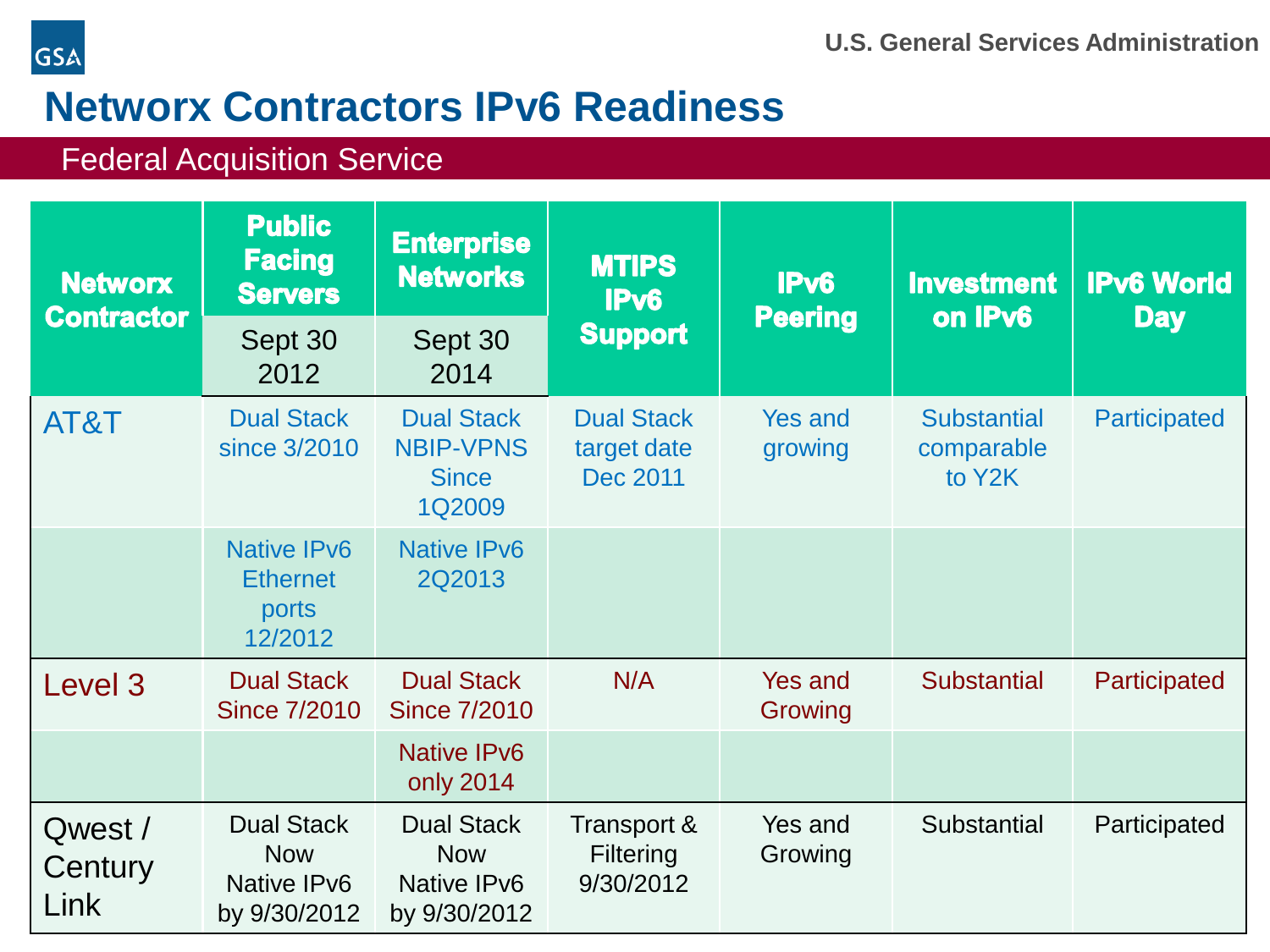

### **GSA**

# **Networx Contractors IPv6 Support**

#### Federal Acquisition Service

| <b>Networx</b><br><b>Contractor</b> | <b>Public</b><br><b>Facing</b><br><b>Servers</b>                  | <b>Enterprise</b><br><b>Networks</b>                              | <b>MTIPS</b><br>IP <sub>v6</sub><br><b>Support</b>                                     | IP <sub>v6</sub><br><b>Peering</b> | <b>Investment</b><br>on IPv6 | <b>IPv6 World</b><br><b>Day</b> |
|-------------------------------------|-------------------------------------------------------------------|-------------------------------------------------------------------|----------------------------------------------------------------------------------------|------------------------------------|------------------------------|---------------------------------|
|                                     | Sept 30<br>2012                                                   | Sept 30<br>2014                                                   |                                                                                        |                                    |                              |                                 |
| <b>Sprint</b>                       | <b>Dual Stack</b><br><b>Since 2010</b>                            | <b>Dual Stack</b><br><b>Since 2007</b>                            | <b>Dual Stack</b><br>9/30/2012                                                         | <b>Yes and</b><br>Growing          | <b>Unknown</b>               | Participated                    |
|                                     | Global<br><b>Network</b><br><b>Dual Stack</b><br>9/30/2012        |                                                                   |                                                                                        |                                    |                              |                                 |
| Verizon                             | <b>Dual Stack</b><br>and Native<br>IP <sub>v6</sub><br><b>Now</b> | <b>Dual Stack</b><br>and Native<br>IP <sub>v6</sub><br><b>Now</b> | <b>Dual Stack</b><br>transport<br><b>Now</b><br><b>Security</b><br>Reporting<br>4Q2011 | <b>Yes and</b><br>Growing          | <b>Unknown</b>               | Participated                    |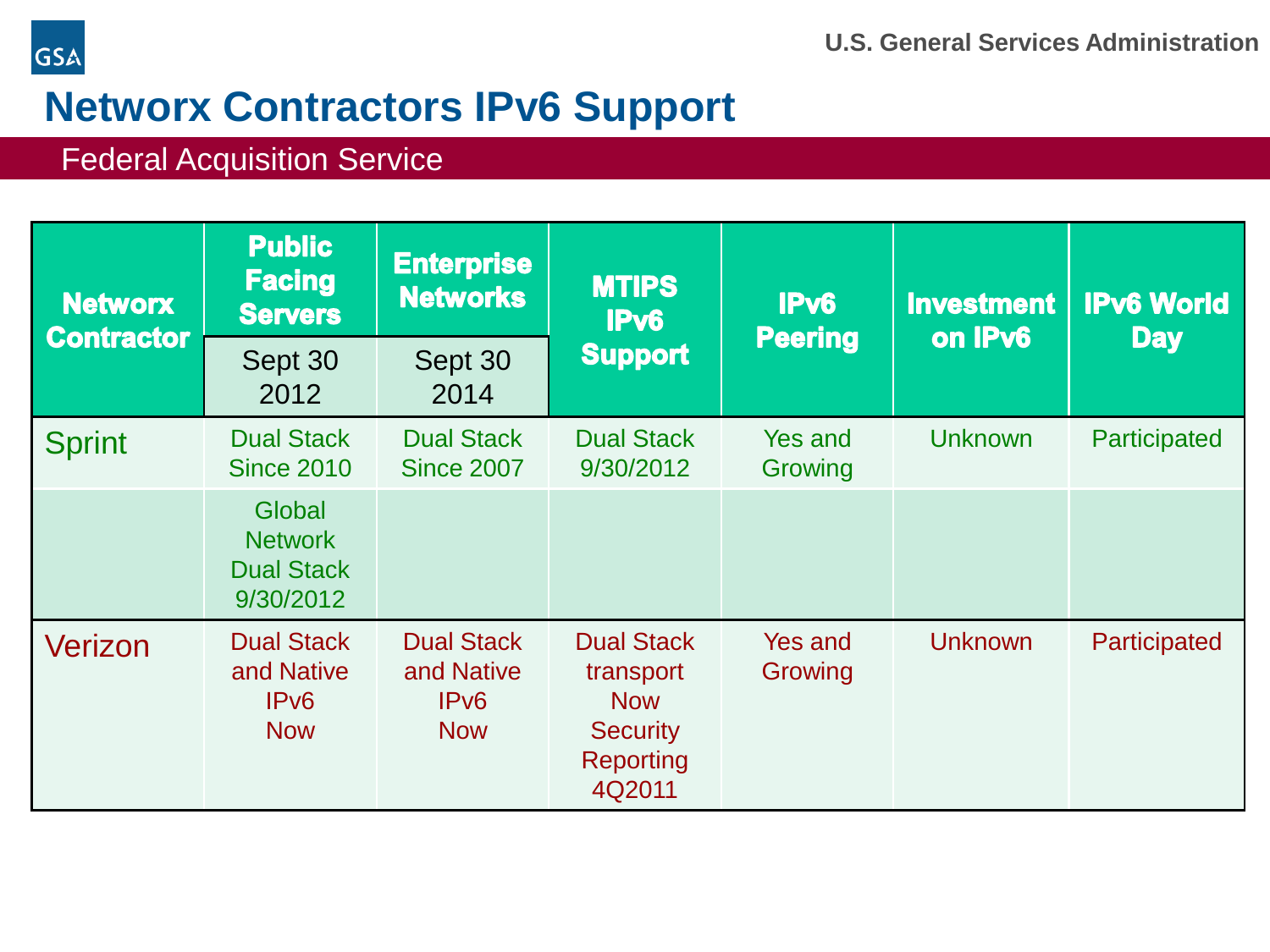

## **Summary**

#### Federal Acquisition Service

- □ GSA has found that Networx Contractors are investing to upgrade their networks
- Commercial availability of IPv6 has been demonstrated with the increasing trend of adding peers and adjacencies in the public IP Tier 1 networks
- □ If an Agency finds Networx contractors not cooperating during the migration please provide specific details to GSA to help remove any barrier to meeting the IPv6 mandate

**John Migliaccio Network Services Programs John.Migliaccio@gsa.gov 703.306.6334**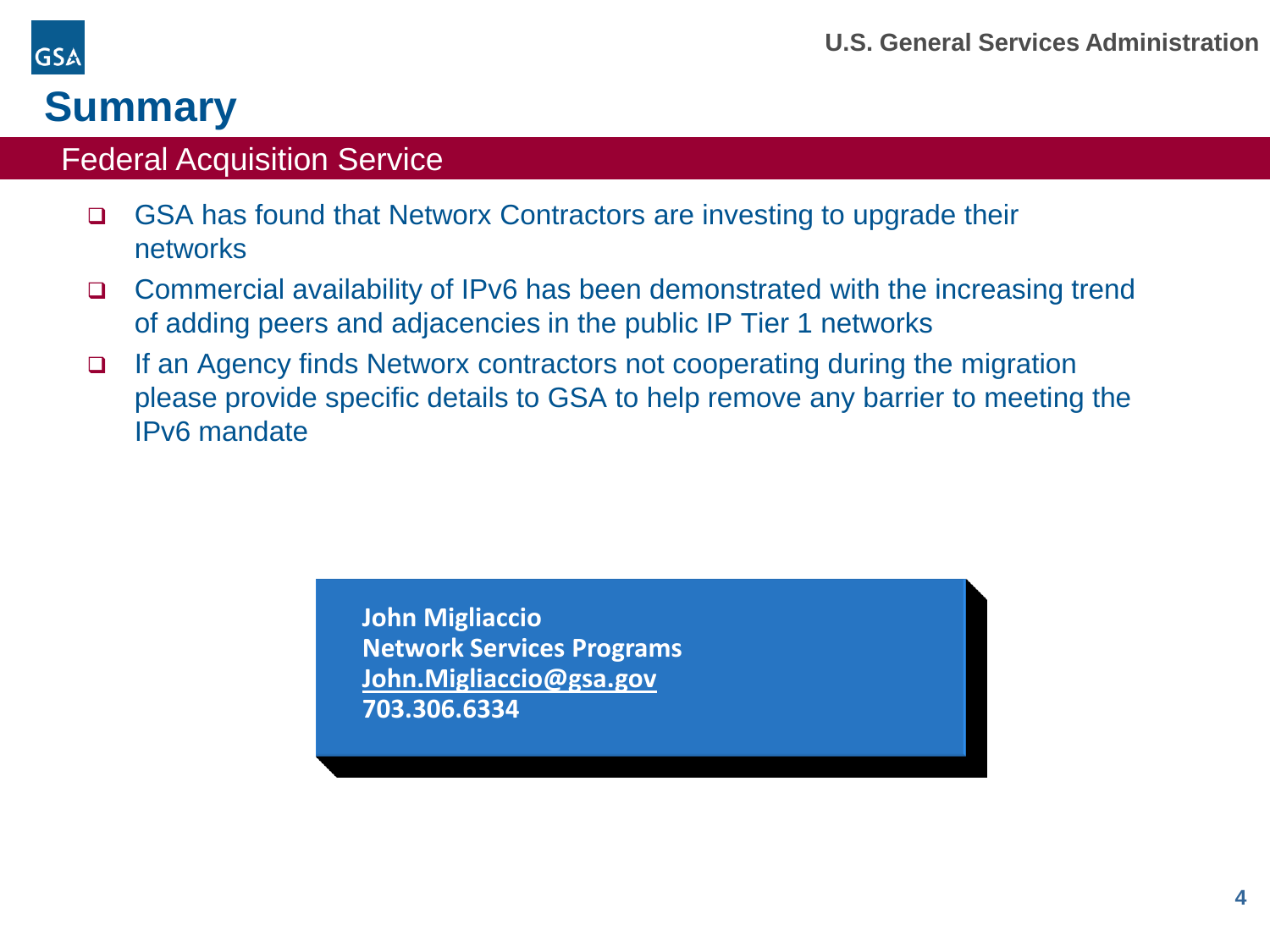

**U.S. General Services Administration**

Federal Acquisition Service

# Back Up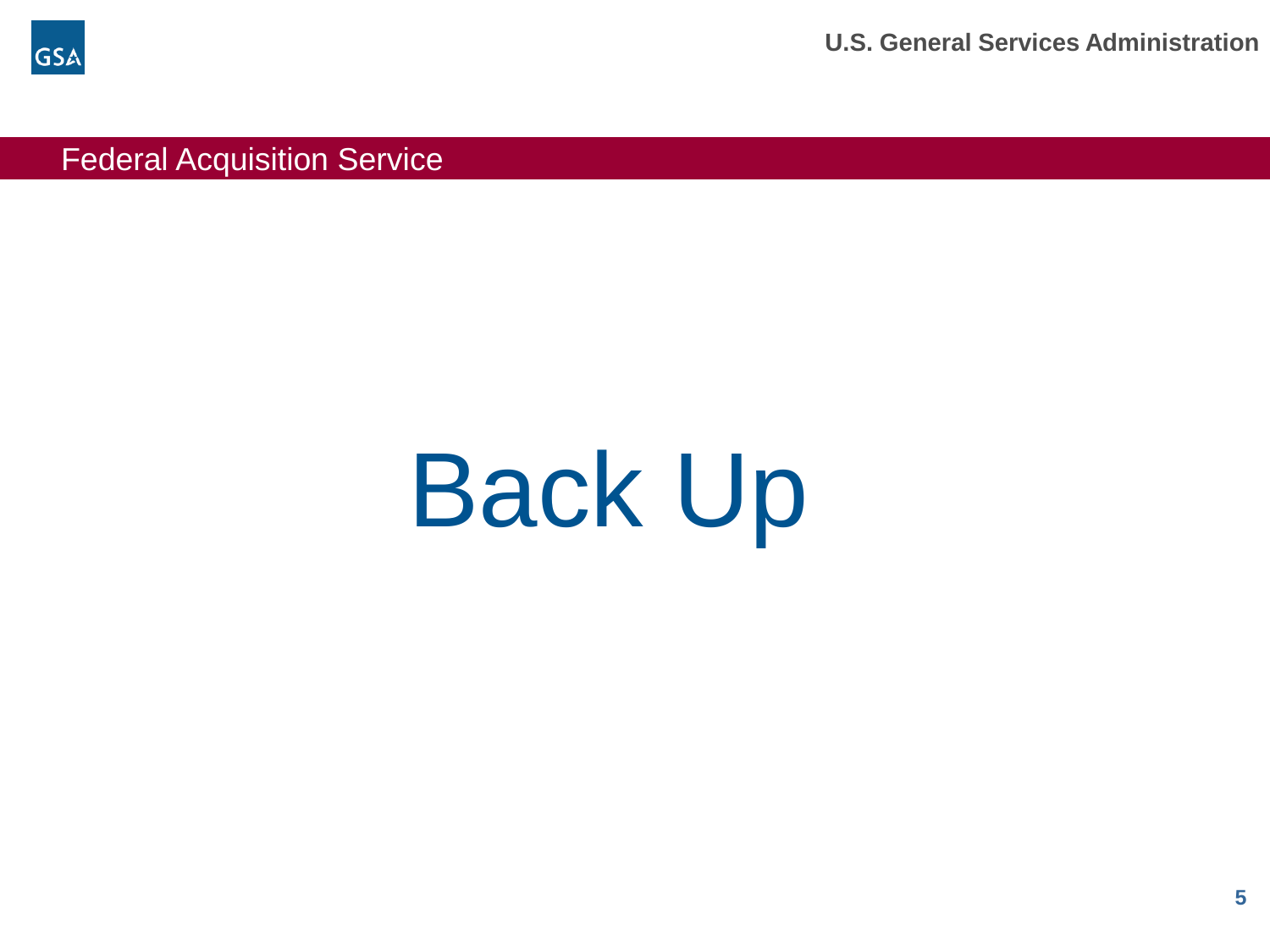

# **AT&T IPS IPv6 Service Status**

#### Federal Acquisition Service

#### **Networx IPS dual stack introduced in March 2010**

- Coverage in CONUS and OCONUS(AK, HI, PR, USVI) Region
- Today: New-Start Dual-Stack Routine/Critical service T1, NxT1, T3, OC3-12, sub-rate ports, usage billing, managed router
- Today: Migration (v4 to Dual-Stack) Routine service T1, NxT1, T3, OC3-12, sub-rate ports, usage billing, managed router
- Dec '11\*: Migration (v4 to Dual-Stack) Critical service
- Dec '11\*: New-Start Dual-Stack Routine/Critical Ethernet (Gig/10G) service
- Jun '12\*: Migration (v4 to Dual-Stack) Routine & Critical Ethernet service
- Jun '13\*: New-Start/Migration Dual-Stack OC-48 service

\*Target Dates are subject to change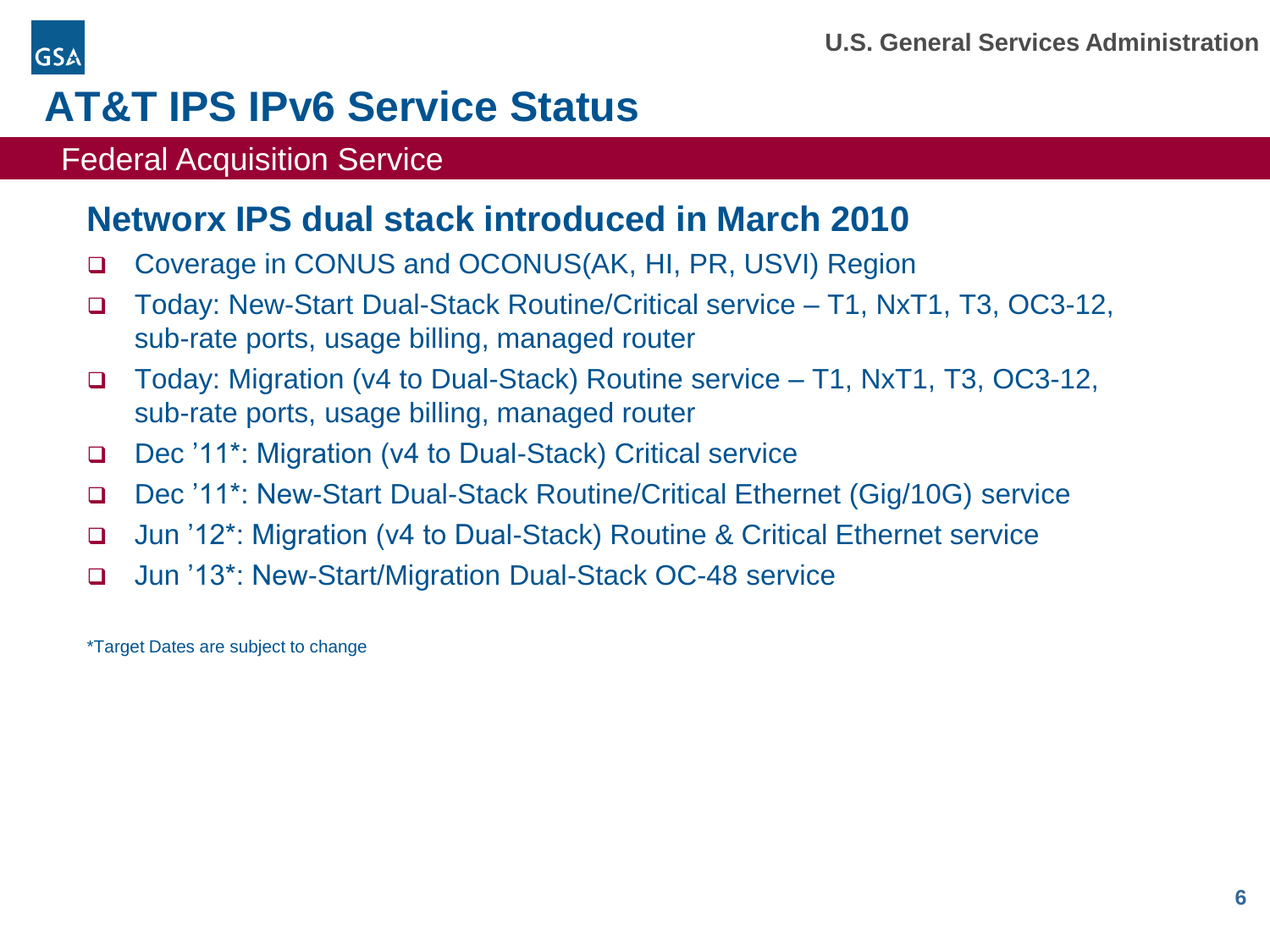

# **AT&T IPS IPv6 Service Status (continue)**

#### Federal Acquisition Service

#### **Networx IPS native IPv6 available in June 2011**

- Today: New-Start native IPv6 Routine service T1, NxT1, T3, OC3-12, sub-rate ports, usage billing
- Dec '11\*: New-Start native IPv6 Critical service and managed router
- Dec '11\*: Migration (Dual-Stack to Native IPv6) Routine/Critical service T1,NxT1, T3, OC3-12, sub-rate ports, usage billing, managed router
- Jun '12\*: New-Start Dual-Stack Routine/Critical Ethernet (Gig/10G) service
- Jun '12\*: Migration (Dual-Stack to Native IPv6)Routine/Critical Ethernet

\*Target Dates are subject to change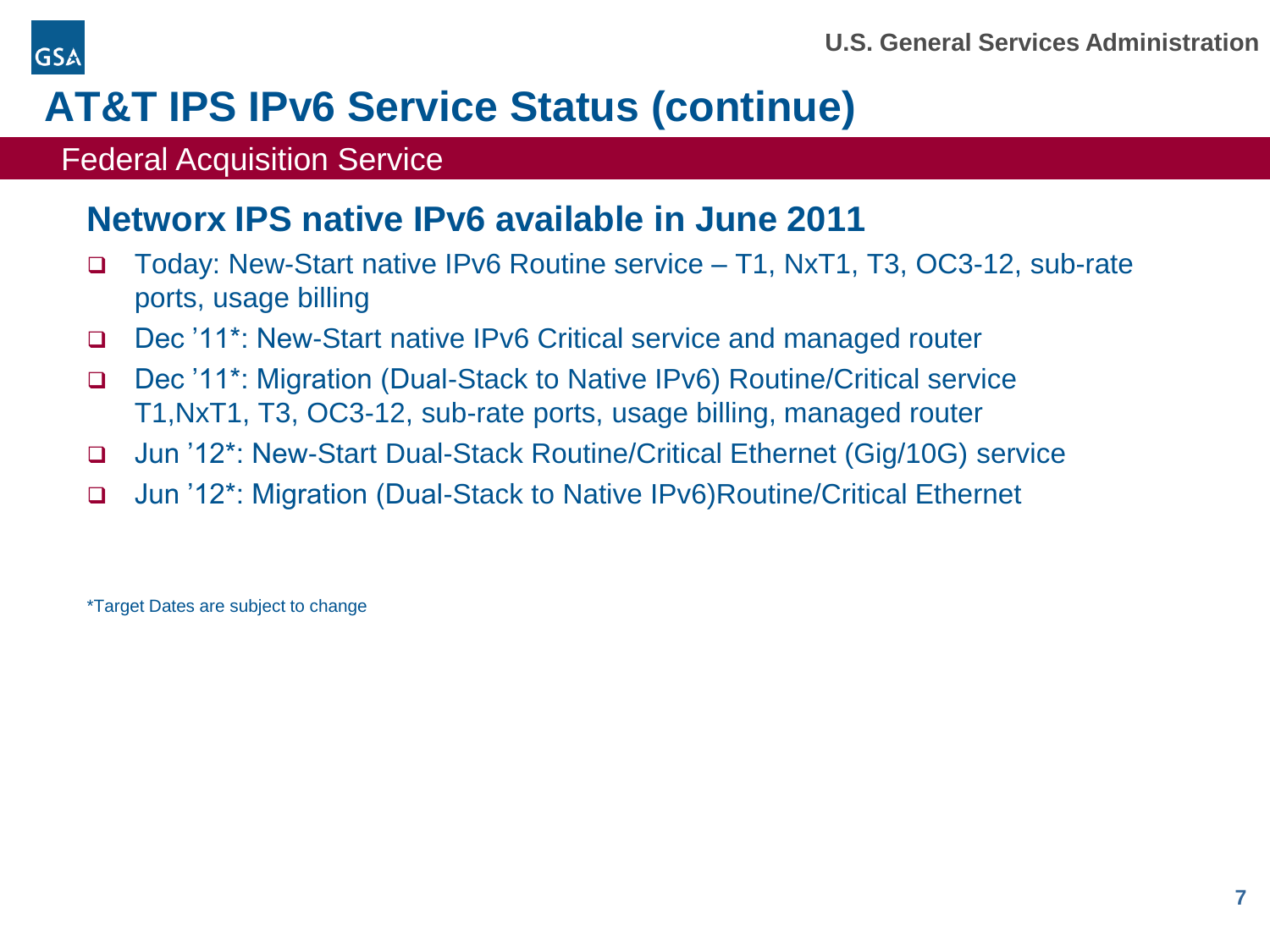

# **AT&T NBIP-VPNS IPv6 Service Status**

#### Federal Acquisition Service

#### **Networx NBIP-VPNS dual stack introduced in 2009**

- □ Coverage in CONUS Region
- Today: New-Start Dual-Stack Routine/Critical service T1, NxT1, T3, OC3-12, Ethernet (Gig/10G), sub-rate ports, usage billing
- Apr '12\*: Migration (v4 to Dual-Stack) Routine/Critical service T1, NxT1,T3, OC3-12, sub-rate ports, usage billing
- Jul '12\*: Migration (v4 to Dual-Stack) Routine/Critical Ethernet (Gig/10G)
- Oct '12\*: Migration (v4 to Dual-Stack) Frame/ATM to PPP service
- Jun '13\*: New-Start Dual-Stack OC-48 service

#### **Networx NBIP-VPNS native IPv6 available in 2013**

- □ Anticipated service launch is Apr '13\*
- Apr '13\*: New-Start native IPv6 Routine/Critical service T1, NxT1, T3, OC3-12, Ethernet (Gig/10G), sub-rate ports, usage billing
- Jan '14\*: Migration (Dual-Stack to IPv6) Routine/Critical service T1, NxT1,T3, OC3-12, Ethernet (Gig/10G), sub-rate ports, usage billing